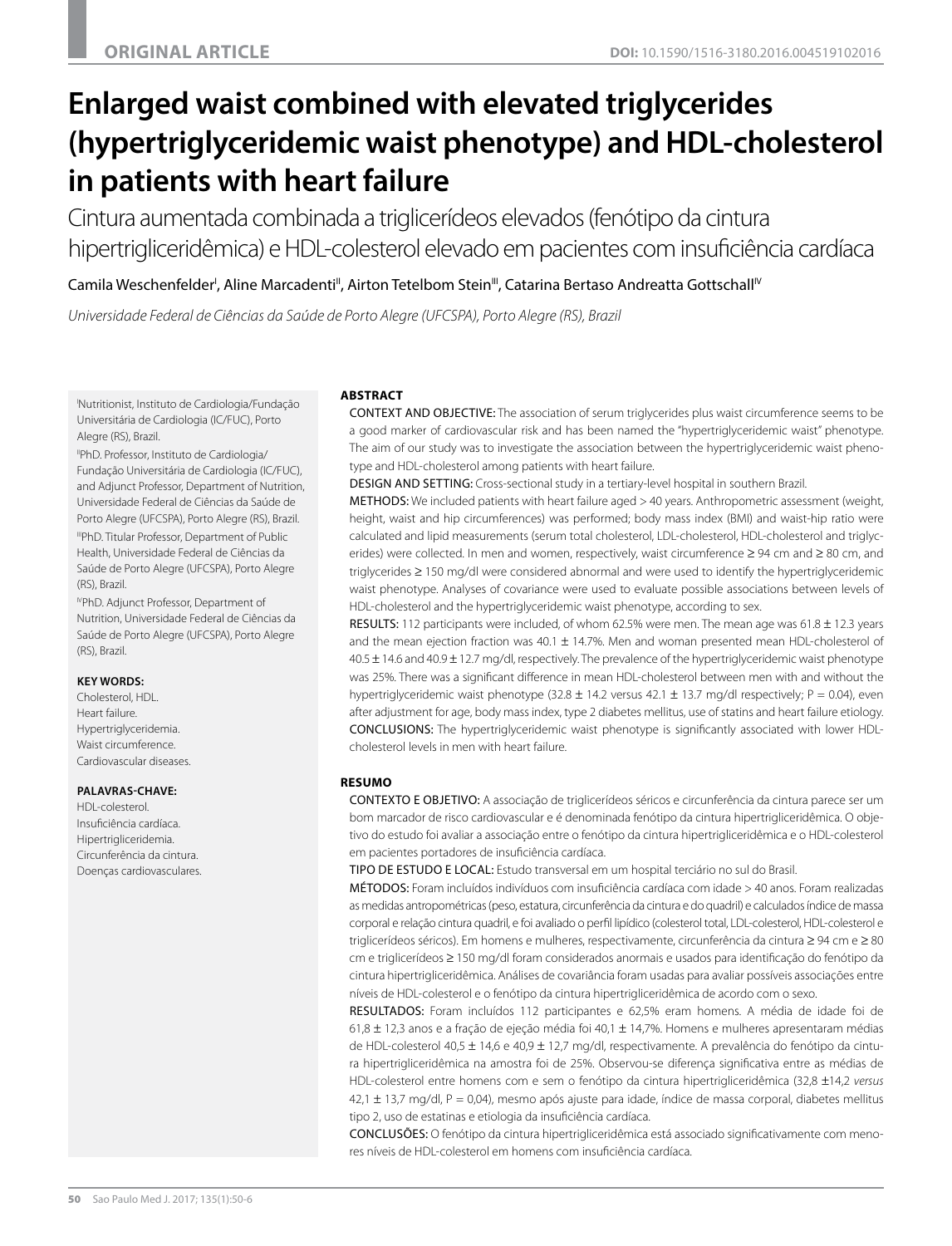#### **INTRODUCTION**

Heart failure is a complex systemic clinical syndrome<sup>1</sup> and coronary artery disease is the main cause of heart failure of ischemic origin.2

An obesity paradox is commonly reported among patients with heart failure, in which patients with high adiposity have a better prognosis than do individuals who are normal or underweight.<sup>3</sup> The prognostic value of indexes that detect excess abdominal body fat, such as waist circumference (the traditional tool) and the visceral adiposity index (an alternative and emerging tool) have been evaluated among individuals with ischemic heart failure,<sup>4</sup> since abdominal obesity is also associated with coronary heart disease.

In addition to abdominal obesity, there has been increasing interest in the role of the atherogenic lipid triad, i.e. hyperinsulinemia, elevated apolipoprotein B and small, dense low density lipoprotein (LDL) particles, in the genesis of coronary artery disease.5,6 However, difficulties in obtaining these parameters in routine practice hinder their use in screening for individuals at high cardiovascular risk. The hypertriglyceridemic waist phenotype (enlarged waist and elevated triglycerides, EWET), defined as simultaneous presence of increased waist circumference and elevated triglycerides, seems to more accurately identify individuals who are at risk, compared with isolated measurements of waist circumference or serum triglycerides,<sup>7</sup> and can be applied in clinical practice. In addition to the strong association of the hypertriglyceridemic waist phenotype with the atherogenic triad,<sup>8,9</sup> it is related to increased visceral adipose tissue,<sup>10</sup> worse cardiometabolic profile (both in the general population $11-13$  and in individuals who are at risk $14,15$  or who present cardiovascular disease<sup>16</sup>), higher incidence of coronary artery disease and cardiovascular mortality.17

Low high-density lipoprotein-cholesterol (HDL-c) levels are negatively associated with cardiovascular events in individuals with cardiovascular diseases.<sup>18,19</sup> Individuals with the hypertriglyceridemic waist phenotype have been found to present decreased HDL-c levels<sup>11,12</sup> and smaller HDL particles.<sup>20</sup> Gomez-Huelgas et al.12 showed that subjects without cardiovascular disease but with the hypertriglyceridemic waist phenotype had lower HDL-c levels independently of sex and age. However, the prevalence of the hypertriglyceridemic waist phenotype was higher in men and it was positively associated with age. In a multiethnic population also without cardiovascular disease, $11$  men with the hypertriglyceridemic waist phenotype showed lower HDL-c levels than women, while HDL-c levels were significantly lower in women with hypertriglyceridemic waist than in those without this phenotype.

Lower levels of HDL-c and higher levels of serum triglycerides may lead to a worse prognosis for ischemic heart disease patients.<sup>21</sup> Moreover, adipokines secreted by visceral adipocytes may negatively contribute towards decreased HDL-c levels in individuals with heart failure.<sup>22</sup> Although the hypertriglyceridemic waist phenotype has been investigated in populations in which the obesity paradox is common,<sup>23</sup> it has not yet been evaluated in heart failure patients.

# **OBJECTIVE**

To evaluate a possible association between HDL-cholesterol and hypertriglyceridemic waist in men and women with heart failure.

# **METHODS**

We performed a cross-sectional analysis among patients who had previously been diagnosed with heart failure and who were enrolled at the baseline of a cohort study conducted in a public tertiary hospital. Between 2011 and 2012, these patients were consecutively enrolled if they met the following inclusion criteria: history of New York Heart Association class I-IV heart failure defined by cardiologists in accordance with the American College of Cardiology Foundation/American Heart Association (ACCF/AHA) criteria;<sup>24</sup> age between 40 and 90 years; no history or clinical evidence of severe heart failure comorbidities (coronary artery disease, cerebrovascular disease or severe kidney disease) over the last six months; and residency in the Porto Alegre metropolitan area (southern Brazil). The following were excluded: patients with lower limb amputation, sequelae of stroke, acute coronary syndrome in the last 90 days or valvular heart disease; pregnant women; candidates for myocardial revascularization; patients in the postoperative period of cardiac surgery (myocardial revascularization or heart valve surgery performed less than one year earlier); and individuals with a history of cancer within the last two years.

Dietitians, medical students and nutrition students administered a questionnaire that asked for clinical data (use of medications, history of diseases, hospitalizations, etc.) and sociodemographic data (age, sex, educational attainment and self-reported skin color). A field coordinator (local cardiologist) was responsible for quality control in relation to the interviews. Patients were also asked about alcohol consumption (alcohol abuse was defined as ethanol consumption per day of 30 g or more among men and 15 g or more among women) and smoking habits, in which they were classified as current smokers, ex-smokers or never smokers.

An anthropometric assessment was performed at the first clinical evaluation. Weight and height were measured with the patient wearing lightweight clothing and standing barefoot on a flat surface, in accordance with the method proposed by Lohman.<sup>25</sup> Weight was measured to the nearest 100 g using a calibrated scale with a capacity of 150 kg (Cauduro, Brazil). Height was measured to the nearest 0.1 cm using a stadiometer with a measuring rod of 205 cm (Sanny, Brazil). Body mass index (BMI) was calculated in accordance with the World Health Organization criteria, using a cutoff point of 30 kg/ $m<sup>2</sup>$  for the diagnosis of obesity.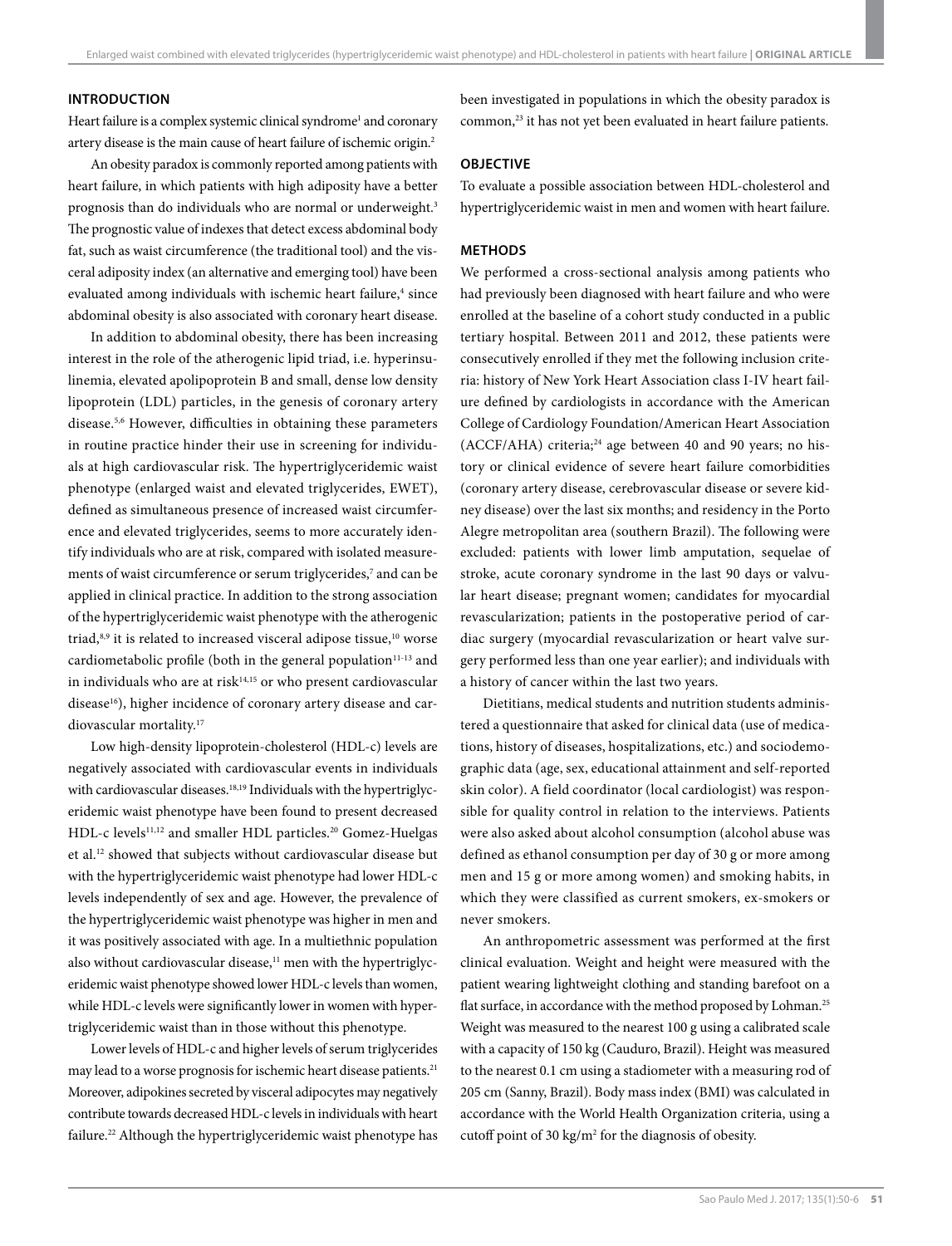Waist and hip circumferences were measured in cm, using an inelastic measuring tape. Waist circumference was measured at the midpoint between the lowest rib and the upper border of iliac crest,<sup>26</sup> and hip circumference was measured at the maximum protuberance of the buttocks. The waist-hip ratio was calculated by dividing the waist circumference by the hip circumference, and an elevated waist-hip ratio was defined as > 0.90 for men and  $> 0.85$  for women.<sup>27</sup>

The ejection fraction (%) was determined during a transthoracic echocardiogram, using color Doppler and tissue Doppler imaging (GE VIVID 3, General Electric, Norway).<sup>2</sup> These data were obtained from patients' medical records. Heart failure etiology was diagnosed by the cardiology staff and was registered in the medical records: ischemic etiology was defined if the individual had a previous diagnosis of ischemic heart disease.

For lipid measurements (serum total cholesterol, LDLcholesterol, HDL-c and triglycerides), 10 ml of venous blood was collected from each participant. Lipid concentrations were determined using a standard colorimetric enzymatic method. HDL-c levels (dependent variable) were treated as continuous values for statistical analysis. The lipid profile was considered to be altered if the HDL-c level was below 40 mg/dl in men and 50 mg/dl in women, and if serum triglycerides were above 150 mg/dl in men and women,<sup>28</sup> in addition to the medical diagnosis.

Patients were deemed to present hypertriglyceridemic waist (main independent variable) if they had waist circumference ≥ 94 cm (men) or  $\geq$  80 cm (women) + serum triglycerides  $\geq$  150 mg/dl.<sup>28,29</sup> Thus, these patients were considered were considered to present the hypertriglyceridemic waist phenotype. Blood pressure was determined using standard techniques, and patients were considered hypertensive if they had previously been diagnosed with hypertension (collected from the medical records), if they had systolic blood pressure ≥ 140 mmHg and/or diastolic blood pressure  $\geq$  90 mmHg, or if they were taking antihypertensive drugs.<sup>23</sup> Fasting blood glucose ≥ 126 mg/dl or glycated hemoglobin ≥ 6.5% or a previous medical diagnosis were used to detect patients with type 2 diabetes mellitus.30

Sample size was calculated using the WinPepi software, version 11.18. The total sample size required for the study was calculated as 76 individuals, by making the assumptions that the prevalence of hypertriglyceridemic waist phenotype would be at least 20% in the sample, with a difference of at least 7 mg/dl in HDL-c levels between patients with and without the hypertriglyceridemic waist phenotype (standard deviations of 12.3 and 9.4 mg/dl, respectively),<sup>13</sup> a power of 80% and a significance level of 5%.

Analyses were performed using the Statistical Package for the Social Sciences (SPSS) software, version 17.0 (SPSS, IL, USA). Continuous variables were expressed as means and standard deviations and categorical variables as absolute values and percentages.

Student's t test (continuous variables) and Pearson's chi-square or Fisher's exact test (categorical variables) were used for comparisons. Analyses of covariance (ANCOVA) were used to evaluate possible associations between mean HDL-c and hypertriglyceridemic waist after adjustment for potential confounding factors (age, BMI, diagnoses of type 2 diabetes mellitus, statin use and heart failure etiology), separately according to gender. For each analysis, an  $\alpha$ -level = 0.05 was considered significant, and 95% confidence intervals (CI) were shown.

The study was approved by the local Research Ethics Committee (CEP-GHC number 10-118), and all patients signed an informed consent statement. There was no external funding for the study.

#### **RESULTS**

Between July 2011 and January 2012, 112 patients were included, of whom 70 (62.5%) were men. Eighty-five patients (approximately 76%) were classified as New York Heart Association grade III-IV. The patients had a mean age of  $61.8 \pm 12.3$  years, and a mean of  $5 \pm 3.3$  years of educational attainment. Thirteen patients (12%) were smokers, 55 (49%) ex-smokers, and 44 (39%) never smoked; 10 patients (9%) were identified as alcohol abusers. Thirty-seven patients (33%) were diagnosed with type 2 diabetes mellitus, 86 (77%) had hypertension and 38 (34%) had dyslipidemia. The mean ejection fraction was  $40.1 \pm 14.7$ %, and 19 patients (17%) were diagnosed with ischemic heart failure. The prevalence of hypertriglyceridemic waist phenotype was 25% (95% CI: 16.8-35.6).

The mean BMI was  $28.4 \pm 6.5$  kg/m<sup>2</sup>, and 36 patients (32%) were considered obese ( $BMI \geq 30 \text{ kg/m}^2$ ). BMI was higher among women  $(29.7 \pm 7.6 \text{ kg/m}^2)$  than among men  $(27.6 \pm 5.8 \text{ kg/m}^2)$ , but with no statistical difference. Elevated waist-hip ratio was identified in 91 patients (81%), and the waist-hip ratio values were higher among men (0.99  $\pm$  0.11) than among women (0.93  $\pm$  0.07), but with no statistical difference. Regarding the prevalence of enlarged waist circumference according to different cutoff points for detecting higher cardiovascular risk, for ≥ 102 cm among men and ≥ 88 cm among women, there were 26 cases (23.2%) and 32 cases (28.6%), respectively; for  $\geq$  94 among men and  $\geq$  80 among women, there were 37 cases (33%) and 46 cases (41.1%). Triglyceride levels ≥ 150 mg/dl were detected in 32 individuals (28.6%).

No differences between men and women were observed regarding HDL-c levels  $(40.5 \pm 14.6 \text{ mg/dl} \cdot \text{m} \cdot \text{cm} \cdot \text{g/dl} \cdot \text{m} \cdot \text{g/dl} \cdot \text{m} \cdot \text{g/dl} \cdot \text{m} \cdot \text{g/dl} \cdot \text{m} \cdot \text{g/dl} \cdot \text{m} \cdot \text{g/dl} \cdot \text{m} \cdot \text{g/dl} \cdot \text{m} \cdot \text{g/dl} \cdot \text{m} \cdot \text{g/dl} \cdot \text{m} \cdot \text{g/dl} \cdot \text{m} \cdot \text{g/dl} \$ in women), systolic arterial pressure  $(120.1 \pm 17.6 \text{ mmHg}$  in men and 124.5 ± 18.7 mmHg in women) or diastolic arterial pressure  $(74.1 \pm 11.8 \text{ mmHg} \text{ in men and } 75.1 \pm 10.9 \text{ mmHg} \text{ in women}).$ 

Regarding patients diagnosed with ischemic heart failure, 17 were using statins, of whom three were classified as New York Heart Association grades I and II, and 14 as New York Heart Association grades III and IV, with no statistical difference  $(P = 0.3)$  between them.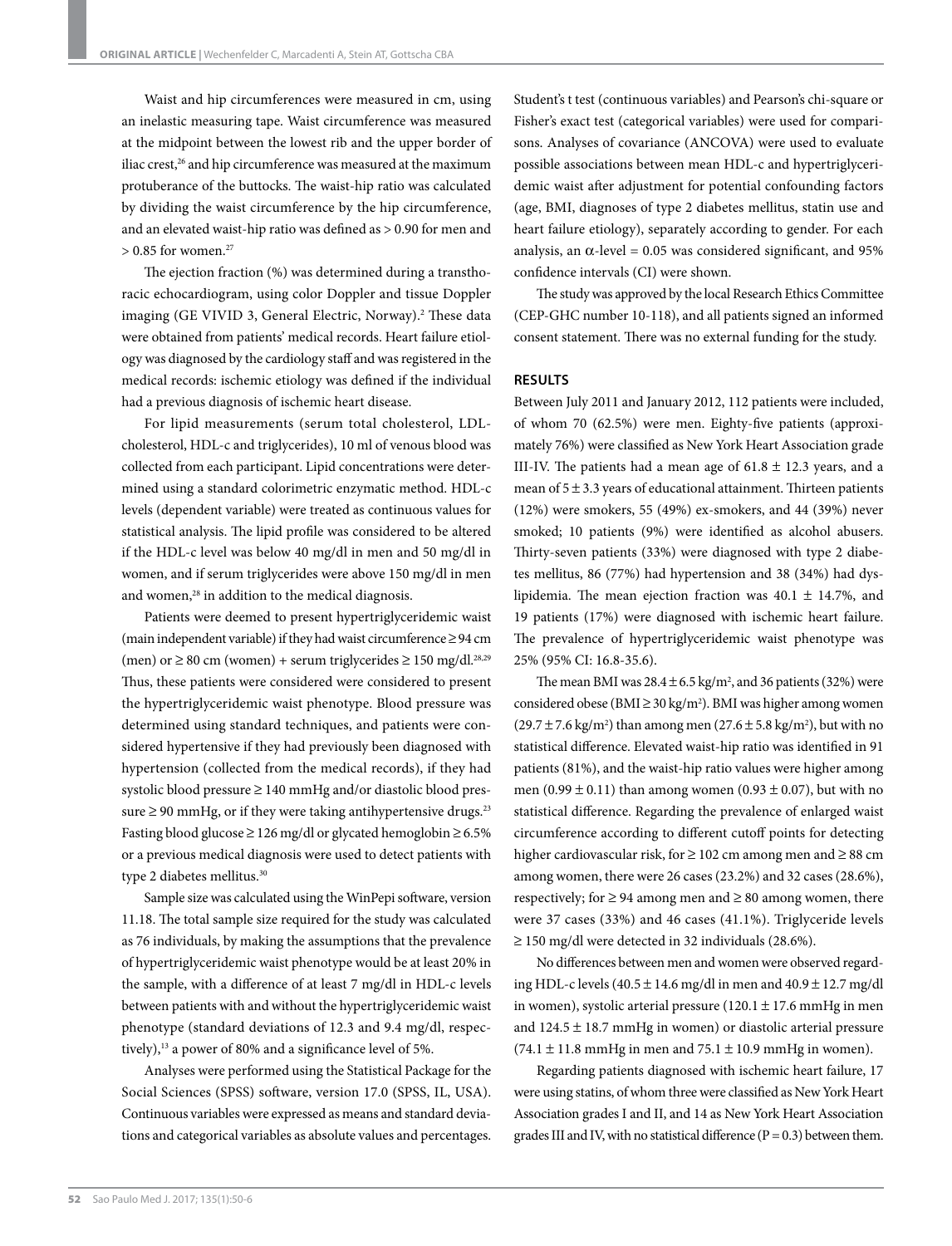Among the patients with nonischemic heart failure, 36 were using these medications, of whom nine were classified as New York Heart Association grades I and II, and 27 as New York Heart Association grades III and IV, also with no statistical difference ( $P = 0.9$ ).

**Table 1** shows the characteristics of the study group according to presence or absence of the hypertriglyceridemic waist phenotype. Patients with the hypertriglyceridemic waist phenotype had higher prevalence of type 2 diabetes mellitus, dyslipidemia and statin use, higher BMI and ejection fraction and lower HDL-c levels, compared with patients without the hypertriglyceridemic waist phenotype. No statistical difference was observed regarding age, self-reported skin color, educational attainment, smoking, hypertension, New York Heart Association functional classification of heart failure or waist-hip ratio. The prevalence of the hypertriglyceridemic waist phenotype was significantly higher among women than among men  $(P = 0.01)$ . No patient classified as an alcohol abuser had the hypertriglyceridemic waist phenotype.

Mean HDL-c levels in men and women according to presence or absence of the hypertriglyceridemic waist phenotype are shown in **Table 2**. In univariate analysis, men with the hypertriglyceridemic waist phenotype had significantly lower ( $P = 0.001$ ) HDL-c levels than men without the hypertriglyceridemic waist phenotype, but this was not observed among women  $(P = 0.2)$ . The significant association between the hypertriglyceridemic waist phenotype and HDL-c ( $P = 0.04$ ) among men was observed even after adjusting for age, BMI, diagnosis of type 2 diabetes mellitus, statin use and heart failure etiology (ischemic/nonischemic) in the multivariate analysis.

# **DISCUSSION**

To our knowledge, this is the first study to evaluate the presence of the hypertriglyceridemic waist phenotype among individuals with heart failure, and also the association of this phenotype with HDL-c levels. We observed high prevalence of the hypertriglyceridemic waist phenotype in the study group (higher among women than among men), which was associated with HDL-c levels in men after adjusting for age, BMI, diagnosis of type 2 diabetes mellitus, statin use and heart failure etiology. Few studies have investigated the hypertriglyceridemic waist phenotype in Brazil; **Table 1.** Participants' characteristics according to presence or absence of hypertriglyceridemic waist (enlarged waist and elevated triglycerides, EWET) [mean  $\pm$  standard deviation, SD, or n (%)]

|                                         | <b>Without EWET</b>   | <b>With EWET</b> | P-value    |  |  |  |  |  |
|-----------------------------------------|-----------------------|------------------|------------|--|--|--|--|--|
| Age (years)                             | $61.4 \pm 12.8$       | $63.2 \pm 10.5$  | $0.5*$     |  |  |  |  |  |
| Sex                                     |                       |                  |            |  |  |  |  |  |
| Men                                     | 58 (82.9)             | 12(17.1)         |            |  |  |  |  |  |
| Women                                   | 26 (61.9)             | 16(38.1)         | $0.01^{+}$ |  |  |  |  |  |
| <b>Ethnicity</b>                        |                       |                  |            |  |  |  |  |  |
| White                                   | 62 (75.6)             | 20 (24.4)        | $0.8^{+}$  |  |  |  |  |  |
| Schooling level (years)                 | $5.15 \pm 3.3$        | $4.89 \pm 3.3$   |            |  |  |  |  |  |
| Heart failure etiology                  |                       |                  |            |  |  |  |  |  |
| Ischemic                                | 13 (68.4)             | 6(31.6)          | $0.4^{+}$  |  |  |  |  |  |
| Nonischemic                             | 71 (76.3)             | 22 (23.7)        |            |  |  |  |  |  |
| <b>Smoking</b>                          |                       |                  |            |  |  |  |  |  |
| Current                                 | 9(69.2)               | 4(30.8)          |            |  |  |  |  |  |
| Ex-smoker                               | 44 (80)               | 11(20)           | $0.4^{+}$  |  |  |  |  |  |
| Never smoked                            | 31 (70.5)             | 13 (29.5)        |            |  |  |  |  |  |
| Alcohol abuser                          |                       |                  |            |  |  |  |  |  |
| Yes                                     | 10 (100)              | 0(0)             |            |  |  |  |  |  |
| No                                      | 74 (72.5)             | 28 (27.5)        | $0.06*$    |  |  |  |  |  |
| Type 2 diabetes mellitus                |                       |                  |            |  |  |  |  |  |
| Yes                                     | 23 (62.2)             | 14 (37.8)        |            |  |  |  |  |  |
| No                                      | 60(81.1)              | 14 (18.9)        | $0.03^{+}$ |  |  |  |  |  |
| Hypertension                            |                       |                  |            |  |  |  |  |  |
| Yes                                     | 61 (70.9)             | 25 (29.1)        |            |  |  |  |  |  |
| No                                      | 22 (88)               | 3(12)            | $0.08^{+}$ |  |  |  |  |  |
| Dyslipidemia                            |                       |                  |            |  |  |  |  |  |
| Yes                                     | 24 (63.2)             | 14 (36.8)        |            |  |  |  |  |  |
| No                                      | 59 (80.8)             | 14 (19.2)        | $0.04^{+}$ |  |  |  |  |  |
| Ejection fraction (%)                   | $38 \pm 14.6$         | $45.5 \pm 13.7$  | $0.03*$    |  |  |  |  |  |
| <b>Functional classification (NYHA)</b> |                       |                  |            |  |  |  |  |  |
| I and II                                | 20 (74.1)             | 7(25.9)          |            |  |  |  |  |  |
| III and IV                              | 64 (75.3)             | 21 (24.7)        | $0.9^{+}$  |  |  |  |  |  |
| <b>Statin use</b>                       |                       |                  |            |  |  |  |  |  |
| Yes                                     | 35 (66)               | 18 (34)          |            |  |  |  |  |  |
| No                                      | 49 (83.1)<br>10(16.9) |                  | $0.04^{+}$ |  |  |  |  |  |
| HDL-cholesterol (mg/dl)                 | $42.3 \pm 15$         | $35.4 \pm 7.7$   | $0.002*$   |  |  |  |  |  |
| Body mass index (kg/m <sup>2</sup> )    | $27.3 \pm 5.6$        | $31.6 \pm 8.1$   | $0.002*$   |  |  |  |  |  |
| Waist-hip ratio                         | $0.97 \pm 0.11$       | $0.97 \pm 0.69$  | $0.7*$     |  |  |  |  |  |

\*Student's t test; † Pearson's chi-square test; ‡ Fisher's exact test. NYHA = New York Heart Association.

**Table 2.** Mean high density lipoprotein-cholesterol (HDL-c) levels in men and women according to presence or absence of hypertriglyceridemic waist (enlarged waist and elevated triglycerides, EWET) [mean ± standard deviation, (95% confidence interval)]

|                      |                     | <b>Men</b>       |         |                     | Women            |         |  |
|----------------------|---------------------|------------------|---------|---------------------|------------------|---------|--|
|                      | <b>Without EWET</b> | <b>With EWET</b> | P-value | <b>Without EWET</b> | <b>With EWET</b> | P-value |  |
|                      | $(n = 58)$          | $(n = 12)$       |         | $(n = 26)$          | $(n = 16)$       |         |  |
| $HDL-c*$             | $42.1 \pm 15.3$     | $32.3 \pm 6.9$   | 0.001   | $42.9 \pm 14.9$     | $37.8 \pm 7.7$   | 0.2     |  |
|                      | $(38.4 - 45.9)$     | $(24.1 - 40.6)$  |         | $(37.9 - 47.9)$     | $(31.4 - 44.2)$  |         |  |
| $HDL-c$ <sup>†</sup> | $42.1 \pm 13.7$     | $32.8 \pm 14.2$  | 0.04    | $41.5 \pm 12.9$     | $38.4 \pm 13.2$  | 0.5     |  |
|                      | $(38.4 - 45.7)$     | $(24.6 - 40.9)$  |         | $(36.2 - 46.8)$     | $(31.8 - 45.1)$  |         |  |

\*Univariate analysis, Student's t test; †Multivariate analysis, using analysis of covariance (ANCOVA) model: mean adjusted for age, body mass index, medical diagnosis of type 2 diabetes mellitus, statin use (yes/no) and heart failure etiology (ischemic/nonischemic).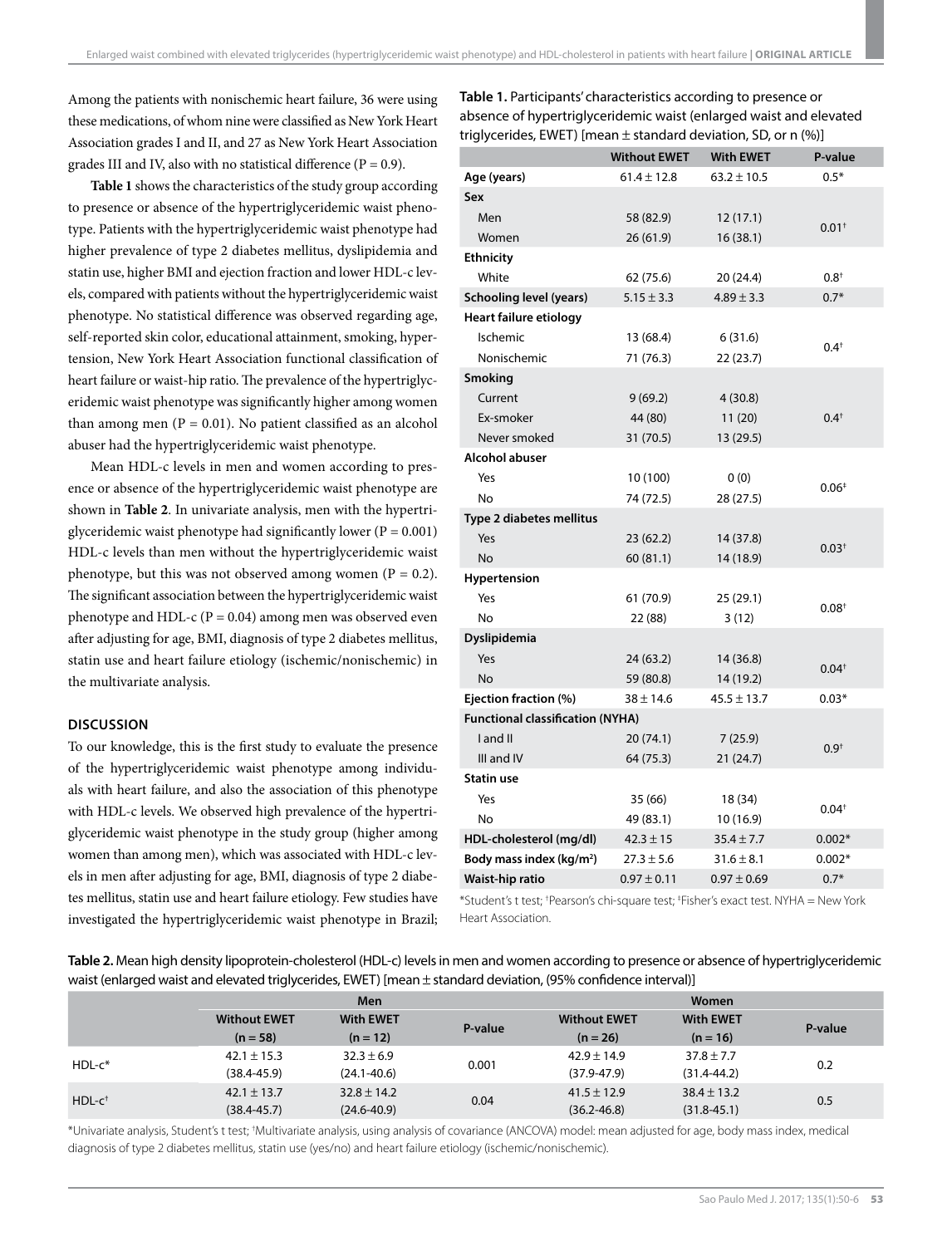prevalence of 4.5% was reported among young adults<sup>31</sup> and 33% among Brazilian women with hypertension.<sup>14</sup>

The prevalence of the hypertriglyceridemic waist phenotype varies according to the population studied. Gasevic et al.<sup>11</sup> compared the prevalence of the hypertriglyceridemic waist phenotype between Aboriginals, Chinese, Europeans and South Asians, and higher prevalence was found among Chinese people, in both genders. The hypertriglyceridemic waist phenotype was reported in 14.5% of the participants in a study conducted in Spain,<sup>12</sup> and in 41.3% of the individuals with diabetes mellitus in a Serbian population.14 The notable differences in prevalence of the hypertriglyceridemic waist phenotype in previous studies may be due to different cutoff points for defining elevated waist circumference in different ethnic groups, and different serum triglyceride values for calculating the hypertriglyceridemic waist phenotype. In the present study, we used the waist circumference and serum triglyceride values proposed in Brazilian guidelines.

Body fat distribution differs between men and women in the general population,<sup>32</sup> but in our study the frequency of individuals with elevated waist-hip ratio was higher than that of obesity (defined according to BMI), in both genders. Measurement of abdominal adiposity is useful for assessing the risks associated with obesity and excess visceral fat. Visceral adipose tissue, in turn, is metabolically active and associated with insulin resistance, hypertriglyceridemia, small LDL particles and low HDL-c levels.<sup>33</sup>

However, an increased waist-hip ratio may also result from loss of muscle and fat mass from the lower limbs, which is usually associated with the aging process and the pathophysiology of heart failure, particularly the more severe forms. In a study by Fülster et al.<sup>34</sup> on heart failure patients with a mean age of 66 years, muscle wasting was more pronounced in these individuals than what would be expected for subjects of the same age group. These authors suggested that cachexia relating to chronic heart failure prevails over aging-related loss of lean mass. Therefore, an elevated waist-hip ratio may reflect not only excess abdominal fat accumulation, but also a risk of loss of muscle mass or subcutaneous fat. It is worth mentioning that cardiac cachexia is strongly associated with an inflammatory process.<sup>35</sup>

Hypertrophied visceral adipocytes increase the release of fatty acids via lipolysis and may also contribute towards activation of adipokines involved in inflammation.36 As previously mentioned, visceral adiposity plays a role in the pathophysiology of type 2 diabetes mellitus and dyslipidemia. The hypertriglyceridemic waist phenotype can be considered to be an indicator of visceral adiposity that includes anthropometric and biochemical components that are highly associated with a worse cardiometabolic profile and higher prevalence of diabetes, dyslipidemia and statin use. In addition, the higher ejection fraction values observed in patients with the hypertriglyceridemic waist phenotype could be a reflection of the

obesity paradox in cases of heart failure, i.e. higher adiposity levels would be associated with lower mortality and hospitalization rates.<sup>3</sup>

In our study, no patients who were identified as alcohol abusers had the hypertriglyceridemic waist phenotype. HDL-c plays a key role in reverse cholesterol transport and attenuates the levels of serum triglycerides. Additionally, ethanol seems to increase HDL apolipoprotein A-I and A-II transport rates by increasing hepatic production.<sup>37</sup> Therefore, increased HDL-c levels may have contributed towards maintenance of serum triglyceride levels within the normal range (< 150 mg/dl) in the alcohol abusers of our study group. However, we did not evaluate potential associations between other cardiometabolic factors and alcohol consumption.

We found no significant differences in statin use, heart failure functional class and heart failure etiology between patients with and without the hypertriglyceridemic waist phenotype. According to the American Heart Association,<sup>2</sup> statins should not be used as adjunct therapy in cases of heart failure alone, when no other criteria for their use are met (presence of metabolic syndrome and coronary artery disease). Statin therapy in heart failure patients is controversial, because despite its pleiotropic anti-inflammatory effect, the most effective lipoprotein within the context of cardiovascular risk and protection has not yet been identified.<sup>38</sup> Higher levels of serum LDL-cholesterol, HDL-c, ApoA-I, ApoB and triglycerides seem to be associated with a better prognosis.<sup>39</sup>

A significant association between the hypertriglyceridemic waist phenotype and HDL-c levels was found among men but not among women, even after adjusting for some confounding variables. This finding may be explained by several factors: first, the markedly higher visceral fat accumulation in men in comparison with women, which is accompanied by elevated serum triglycerides and reduced HDL-c<sup>40</sup> (although not statistically different, the mean BMI among the women in this study was higher than that of the men, thus suggesting greater subcutaneous fat deposition);<sup>41</sup> second, the effect of abdominal obesity on proinflammatory states and their atherogenic consequences, including reduction in HDL-c levels;<sup>33</sup> and finally, changes in HDL-c levels that are commonly observed in heart failure patients, especially those with ischemic heart failure.<sup>22</sup> The inflammatory process involved in the pathophysiology of heart failure *per se* leads to reduction of HDL-c, which plays a significant anti-inflammatory role in the etiology of the disease. HDL-c inhibits expression of cell adhesion molecules that promote monocyte infiltration through the endothelium, and decreases the inflammatory process that precedes development of heart failure.<sup>42</sup>

Some of the limitations of our study include the facts that this was an exploratory analysis and that the cross-sectional design of the study might point to reverse causality; the small sample size, which may have conferred higher variability and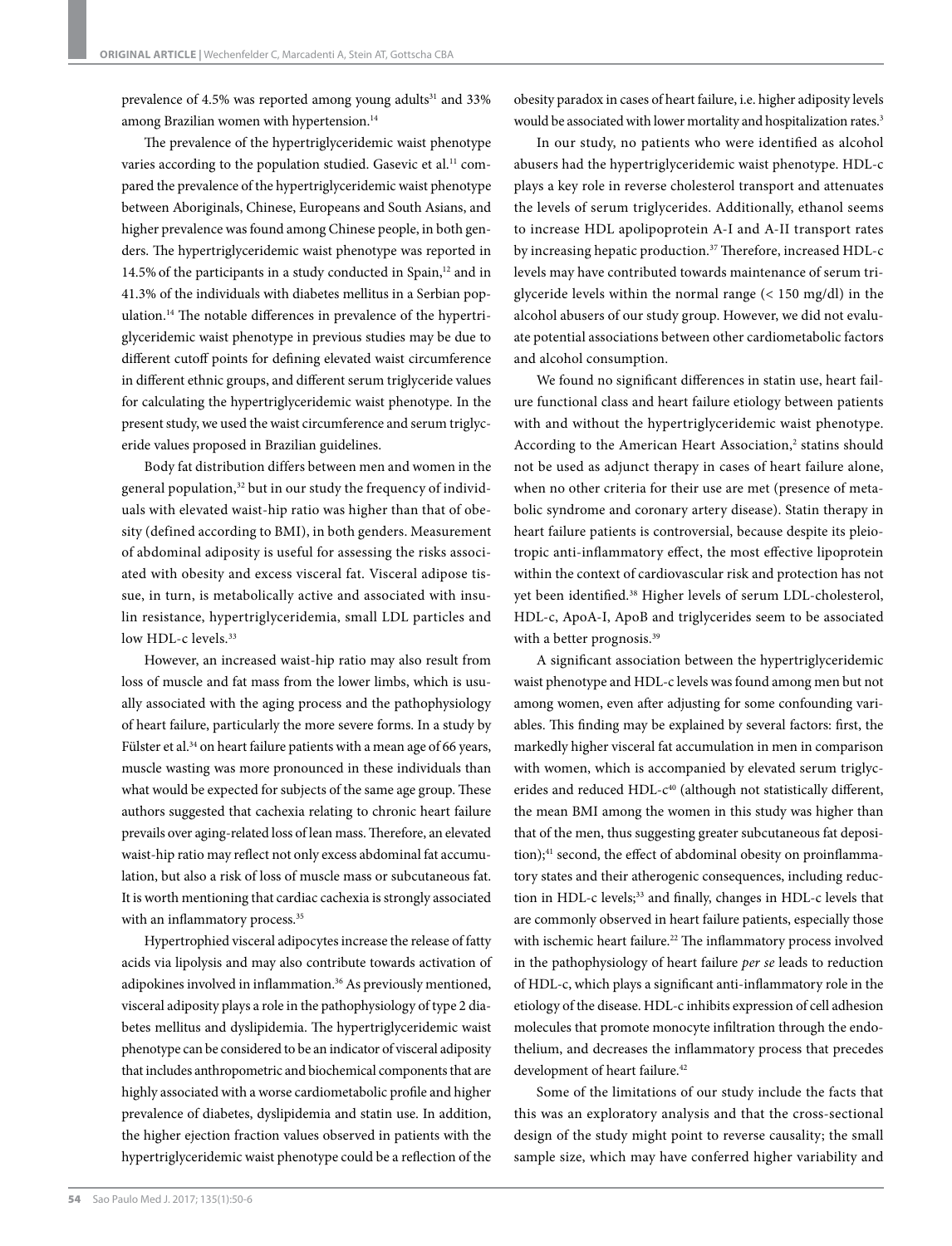may have lacked power to detect some associations, especially among women; and the fact that the study was carried out in a public tertiary-level hospital that deals with patients with higher prevalence of more severe forms of heart failure, which may limit the generalization of these results.

# **CONCLUSION**

The prevalence of the hypertriglyceridemic waist phenotype among our patients with heart failure was high. Reduced HDL-c levels were observed in men with the hypertriglyceridemic waist phenotype, even after adjusting for age, general adiposity, statin use and diagnosis of type 2 diabetes mellitus. Further studies are still needed to identify better anthropometric indicators for altered metabolic profiles and better predictors of the risk of cardiovascular events in heart failure patients. Also, further studies on other populations would enable discussion and comparison of our findings.

#### **REFERENCES**

- 1. McMurray JJ, Pfeffer MA. Heart failure. Lancet. 2005;365(9474):1877-89.
- 2. Yancy CW, Jessup M, Bozkurt B, et al. 2013 ACCF/AHA guideline for the management of heart failure: a report of the American College of Cardiology Foundation/American Heart Association Task Force on Practice Guidelines. J Am Coll Cardiol. 2013;62(16):e147-239.
- 3. Sharma A, Lavie CJ, Borer JS, et al. Meta-analysis of the relation of body mass index to all-cause and cardiovascular mortality and hospitalization in patients with chronic heart failure. Am J Cardiol. 201;115(10):1428-34.
- 4. Vogel P, Stein A, Marcadenti A. Visceral adiposity index and prognosis among patients with ischemic heart failure. Sao Paulo Med J. 2016;134(3):211-8.
- 5. Lamarche B, Tchernof A, Mauriège P, et al. Fasting insulin and apolipoprotein B levels and low-density lipoprotein particle size as risk factors for ischemic heart disease. JAMA. 1998;279(24):1955-61.
- 6. Blackburn P, Lemieux I, Lamarche B, et al. Type 2 diabetes without the atherogenic metabolic triad does not predict angiographically assessed coronary artery disease in women. Diabetes Care. 2008;31(1):170-2.
- 7. Kahn HS, Valdez R. Metabolic risks identified by the combination of enlarged waist and elevated triacylglycerol concentration. Am J Clin Nutr. 2003;78(5):928-34.
- 8. Lemiux I, Pascot A, Couillard C, et al. Hypertriglyceridemic waist: A marker of the atherogenic metabolic triad (hyperinsulinemia; hyperapolipoprotein B; small, dense LDL) in men? Circulation. 2000;102(2):179-84.
- 9. Hobkirk JP, King RF, Gately P, et al. The predictive ability of triglycerides and waist (hypertriglyceridemic waist) in assessing metabolic triad change in obese children and adolescents. Metab Syndr Relat Disord. 2013;11(5):336-42.
- 10. Sam S, Haffner S, Davidson MH, et al. Hypertriglyceridemic waist phenotype predicts increased visceral fat in subjects with type 2 diabetes. Diabetes Care. 2009;32(10):1916-20.
- 11. Gasevic D, Carlsson AC, Lesser IA, Mancini GJ, Lear SA. The association between "hypertriglyceridemic waist" and sub-clinical atherosclerosis in a multiethnic population: a cross-sectional study. Lipids Health Dis. 2014;13:38.
- 12. Gomez-Huelgas R, Bernal-López MR, Villalobos A, et al. Hypertriglyceridemic waist: an alternative to the metabolic syndrome? Results of the IMAP Study (multidisciplinary intervention in primary care). Int J Obes (Lond). 2011;35(2):292-9.
- 13. Solati M, Ghanbarian A, Rahmani M, et al. Cardiovascular risk factors in males with hypertriglycemic waist (Tehran Lipid and Glucose Study). Int J Obes Relat Metab Disord. 2004;28(5):706-9.
- 14. Cabral NAL, Ribeiro VS, França AKTC, et al. Cintura hipertrigliceridêmica e risco cardiometabólico em mulheres hipertensas [Hypertriglyceridemic waist and cardiometabolic risk in hypertensive women]. Rev Assoc Med Bras (1992). 2012;58(5):568-73.
- 15. Radenković SP, Kocić RD, Pešić MM, et al. The hypertriglyceridemic waist phenotype and metabolic syndrome by differing criteria in type 2 diabetic patients and their relation to lipids and blood glucose control. Endokrynol Pol. 2011;62(4):316-23.
- 16. Yang RF, Lin Z, Liu XY, Zhang G. A clinical study of patients with coronary heart disease complicated with hypertriglyceridemic waist phenotype. Cell Biochem Biophys. 2014;70(1):289-93.
- 17. Tankó LB, Bagger YZ, Qin G, et al. Enlarged waist combined with elevated triglycerides is a strong predictor of accelerated atherogenesis and related cardiovascular mortality in postmenopausal women. Circulation. 2005;111(15):1883-90.
- 18. Arsenault BJ, Barter P, DeMicco DA, et al. Prediction of cardiovascular events in statin-treated stable coronary patients by lipid and nonlipid biomarkers. J Am Coll Cardiol. 2011;57(1):63-9.
- 19. Yunke Z, Guoping L, Zhenyue C. Triglyceride-to-HDL cholesterol ratio. Predictive value for CHD severity and new-onset heart failure. Herz. 2014;39(1):105-10.
- 20. Blackburn P, Lemieux I, Lamarche B, et al. Angiographically-assessed coronary artery disease associates with HDL particle size in women. Atherosclerosis. 2012;223(2):359-64.
- 21. Sakatani T, Shirayama T, Suzaki Y, et al. The association between cholesterol and mortality in heart failure. Comparison between patients with and without coronary artery disease. Int Heart J. 2005;46(4):619-29.
- 22. Karadag MK, Akbulut M. Low HDL levels as the most common metabolic syndrome risk factor in heart failure. Int Heart J. 2009;50(5):571-80.
- 23. Zhe X, Bai Y, Cheng Y, et al. Hypertriglyceridemic waist is associated with increased carotid atherosclerosis in chronic kidney disease patients. Nephron Clin Pract. 2012;122(3-4):146-52.
- 24. Yancy CW, Jessup M, Bozkurt B, et al. 2013 ACCF/AHA guideline for the management of heart failure: executive summary: a report of the American College of Cardiology Foundation/American Heart Association Task Force on practice guidelines. Circulation. 2013;128(16):1810-52.
- 25. Vigilância alimentar e nutricional Sisvan: orientações básicas para a coleta, processamento, análise de dados e informação em serviços de saúde. Brasília: Ministério da Saúde; 2004.